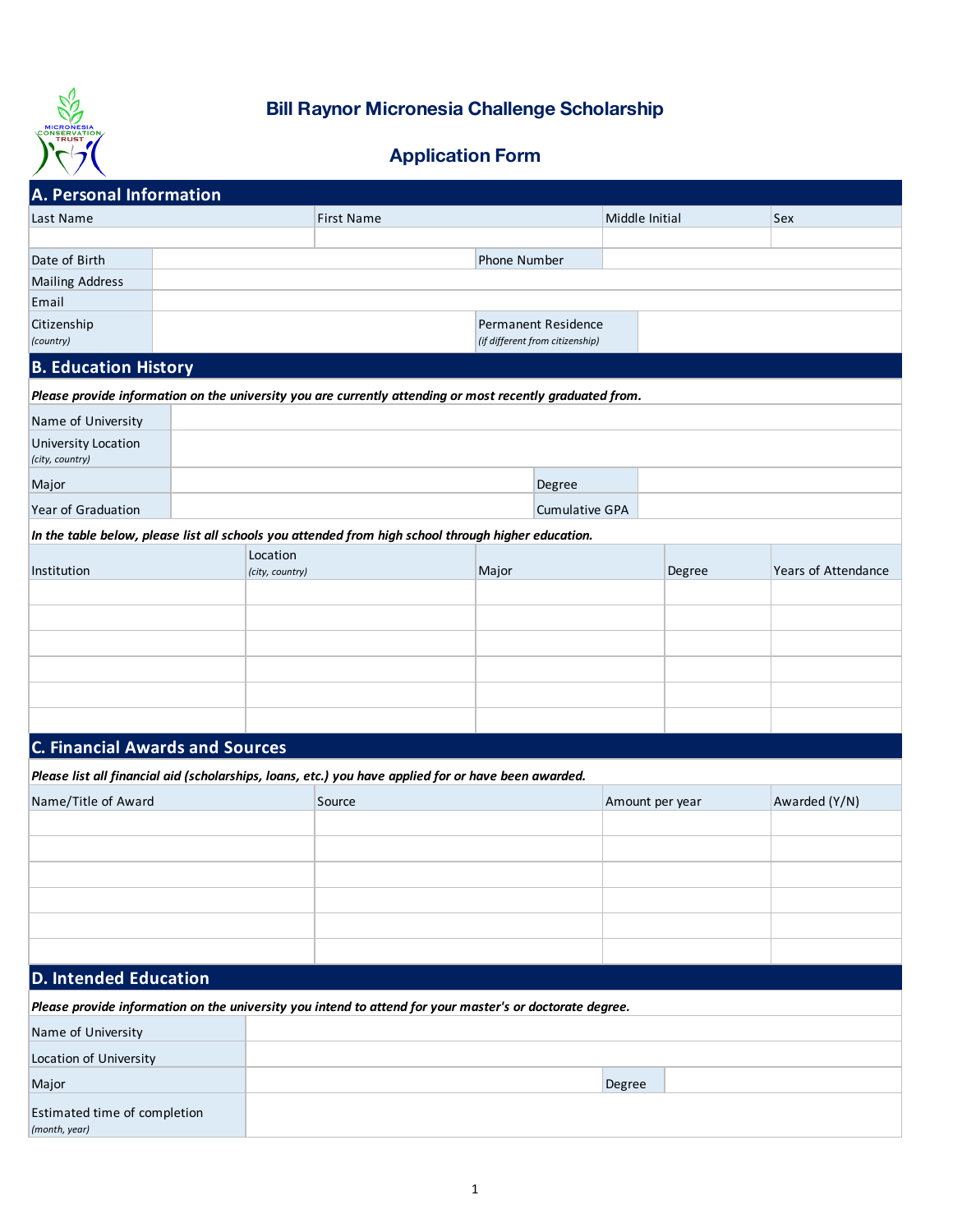| <b>E. Application Questions</b>                                                                                                                                                                                                                                                                                                   |
|-----------------------------------------------------------------------------------------------------------------------------------------------------------------------------------------------------------------------------------------------------------------------------------------------------------------------------------|
| 1) If you are not a citizen of one of the five Micronesia Challenge jurisdictions (The Republic of Palau, the Federated States of Micronesia, the<br>Republic of the Marshall Islands, the U.S. Territory of Guam, or the Commonwealth of the Northern Mariana Islands) where and for how long have<br>you resided in the region? |
| 2) Please list any relevant work experience you have with natural resource management agencies/NGOs including number of years and dates for<br>each experience. (Attach additional sheet if necessary).                                                                                                                           |
| 3) If you are not currently working at a natural resource management agency/NGO in Micronesia, do you have a plan to get hired by one in the<br>future?                                                                                                                                                                           |
| 4) Who is (or will be) your host agency/organization? Are you currently working for that host agency/organization? Have they committed to hiring<br>and/or retaining you after you complete your studies? If you are not currently with your intended host agency, have you begun discussions with<br>one?                        |
| 5) Who are your mentors/advisors who will help guide you throughout your studies? Please explain why you've selected these mentors/advisors.<br>(300 words max)                                                                                                                                                                   |
| 6) What experiences have you had that make you a good candidate for this scholarship? How do you uphold and embody Bill Raynor's commitment to<br>Micronesian environmental conservation? (500 words max)                                                                                                                         |
| 7) How will you use this scholarship to become a valuable asset to Micronesian environmental conservation and climate adaptation efforts?<br>(500 words max)                                                                                                                                                                      |